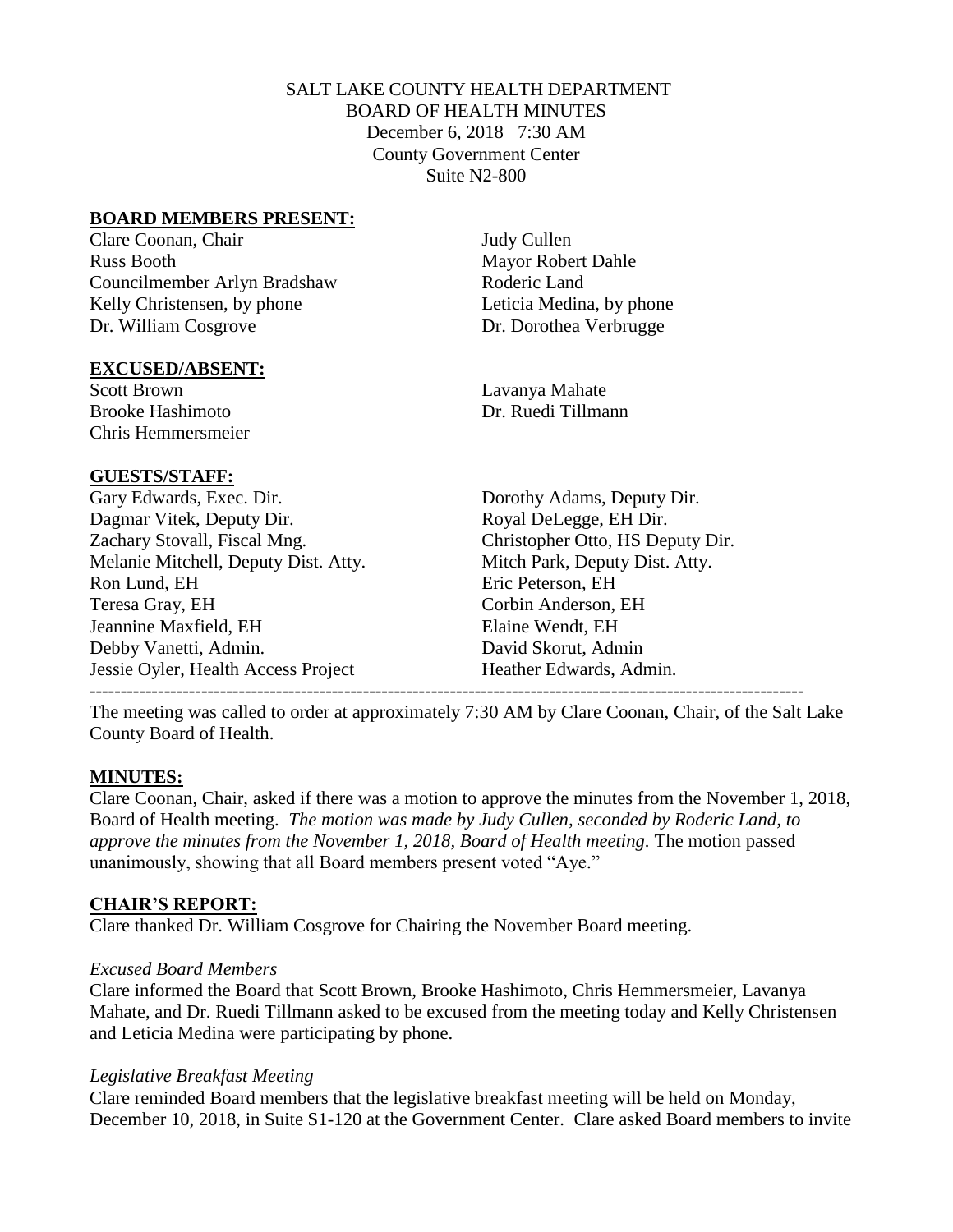their representatives to the meeting and Heather will forward the current legislative attendance roster after today's meeting.

## *2019 Board of Health Meeting Schedule*

Clare asked the Board to approve the 2019 Board of Health meeting schedule with a note that the February Board meeting will be held at the new Salt Lake Public Health Center, and she reminded Board members that there is no July meeting. *The motion was made by Judy Cullen, seconded by Dr. William Cosgrove, to approve the 2019 meeting schedule.* The motion passed showing all Board members present voted "Aye."

## *Nominating Committee*

Clare stated that it is time to appoint a nominating committee to select the 2019  $2<sup>nd</sup>$  Vice Chair. Judy Cullen, Roderic Land, and Mayor Robert Dahle stated they are willing to serve on the committee. *The motion was made by Russ Booth, seconded by Dr. William Cosgrove, to appoint Judy Cullen, Roderic Land, and Mayor Dahle to serve on the nominating committee.* The motion passed showing all Board members present voted "Aye."

# **DIRECTOR***'***S REPORT:**

## *Medical Cannabis Update*

Gary informed Board members that the legislature met in a special session on Monday, December 3, and has approved the compromise medical cannabis bill. The bill clarifies that all local health departments will have at least one dispensary and there will be at least seven private pharmacy dispensaries. UDOH is charged with setting up the central fill pharmacy during 2019 and local health departments will receive funding from the state to operate the dispensaries. Gary stated that the legislature will possibly be reviewing the bill during the upcoming 2019 legislative session.

## *Nurse Family Partnership Pay-for-Success Update*

Gary informed the Board that the legislative Executive Appropriations Committee will be meeting next week to discuss moving the \$500,000 appropriation to a general fund for home visiting programs. He informed Board members that a private entity has stepped up to cover the current NFP program in Salt Lake County for the first six months of 2019, until the state funding can be distributed. This will allow the department's current NFP program to continue.

## *City Public Health Building Update*

Gary informed Board members that employees will begin moving into the new building the week of December 17 and all employees will be in by the end of December. The February Board meeting will be held at the new building, along with a ribbon cutting and open house that morning.

## *Bill Request Titles*

Gary distributed and reviewed a list of legislative titles of interest for the upcoming 2019 session:

- Clean Air Public Transit Pilot (Rep. Briscoe)
- Zero Emission Vehicle (Rep. Arent)
- Electronic Cigarette and Other Nicotine Products (Rep. Ray)
- Tobacco 21 (Rep. Eliason)
- Cannabis Amendments (HHS Interim Committee)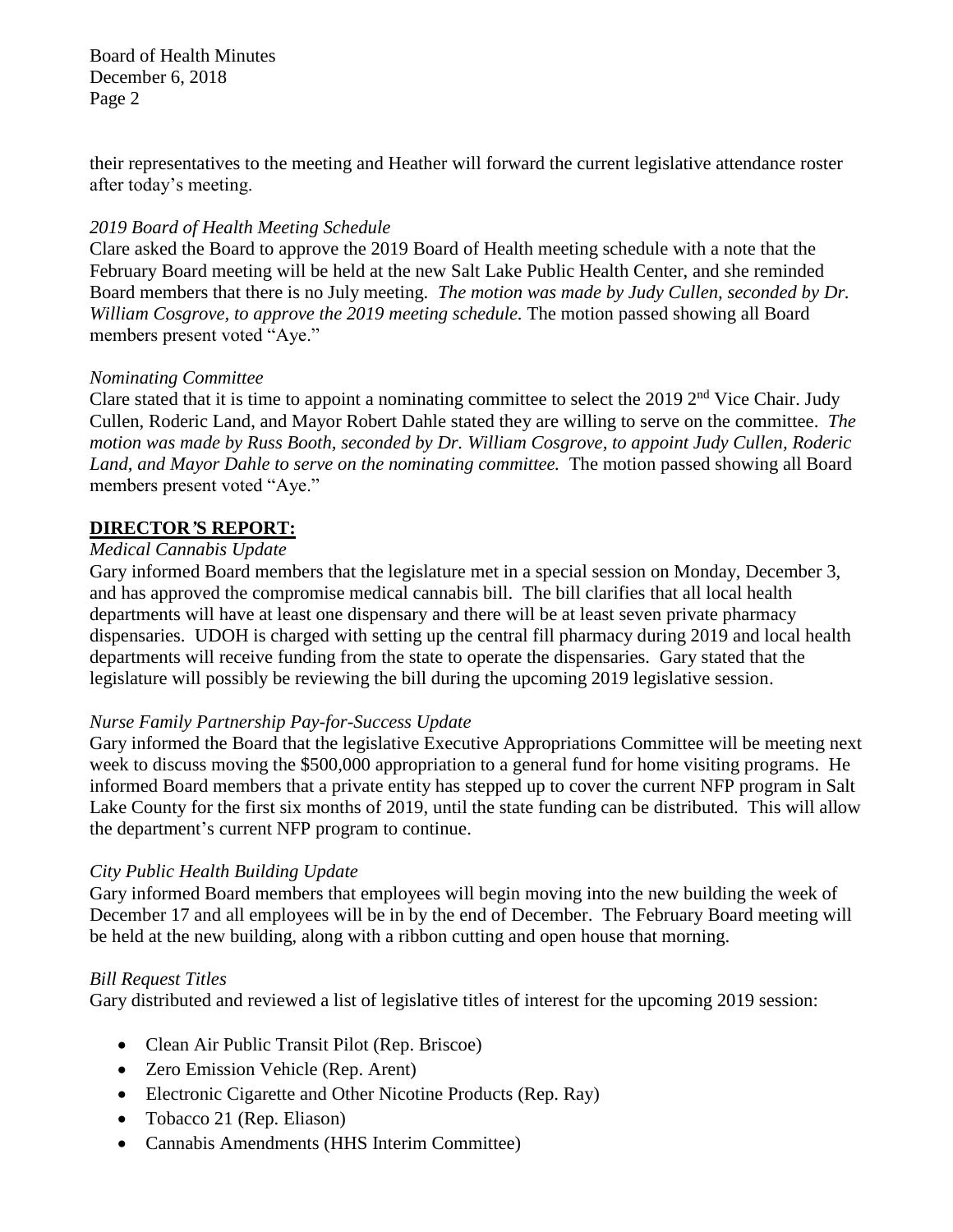- Medical Marijuana Modifications (Rep. King)
- Public Health Mental Health Amendments (Rep. Hutchings)
- School Mental Health Teams (Rep. Ward)
- Opioid Prescription Regulation Amendments (Rep. Ward)
- Opioid Fatality Review Amendments (Rep. Eliason)
- Utah Health Code Amendments (Rep. Dunnigan)
- Utah Wholesome Food Act Amendments (Rep. Stratton)
- Medicaid Dental Coverage Amendments (Sen. Christensen)
- School Water Testing Requirements (Rep. Handy)
- Concurrent Resolution Urging the United States Drug Enforcement Administration to Approve a Pharmaceutical Drop Box Pilot Program (Rep. Daw)
- Extraterritorial Jurisdiction Amendments (Sen. Okerlund)
- Noxious Weed Board Amendments (Sen. Iwamoto)

The department will be monitoring these titles as the session approaches and these may be discussed during the upcoming legislative breakfast meeting. Gary stated that the Governor was asked to include a \$1,000,000 funding increase for the local health department general block grant and will be announcing his budget today.

For more detailed information, please see the hardcopy of the handout included in the Board of Health meeting file folder.

## **BUDGET UPDATE:**

Zack Stovall, Fiscal Manager, presented information on the 2018 and 2019 budgets through a PowerPoint presentation. He informed the Board that the County Council adopted the 2019 budget. Slides included:

- 2018 Revenue Projection as of October 2018
- 2018 Expenditure Projection as of October 2018
- 2018 Fund Balance Projection
- 2019 Council Recommended Revenue Budget (Changes)
- 2019 Council Recommended Expense Budget (Changes)
- 2018 Indigent Burial Update

For more detailed information, please see a hardcopy of the presentation and budget worksheets included in the Board of Health meeting folder.

## **HEALTH REGULATION #33 FLUORIDATION OF PUBLIC WATER SUPPLIES:**

Royal DeLegge, Environmental Health Director, presented proposed amendments to Health Regulation #33, *Fluoridation of Public Water Systems,* and asked the Board to open the regulation for a thirty (30) day public comment period and assign a hearing officer. The proposed amendments include substantive changes incorporated as part of the public comments received during the October 30, 2018, public hearing.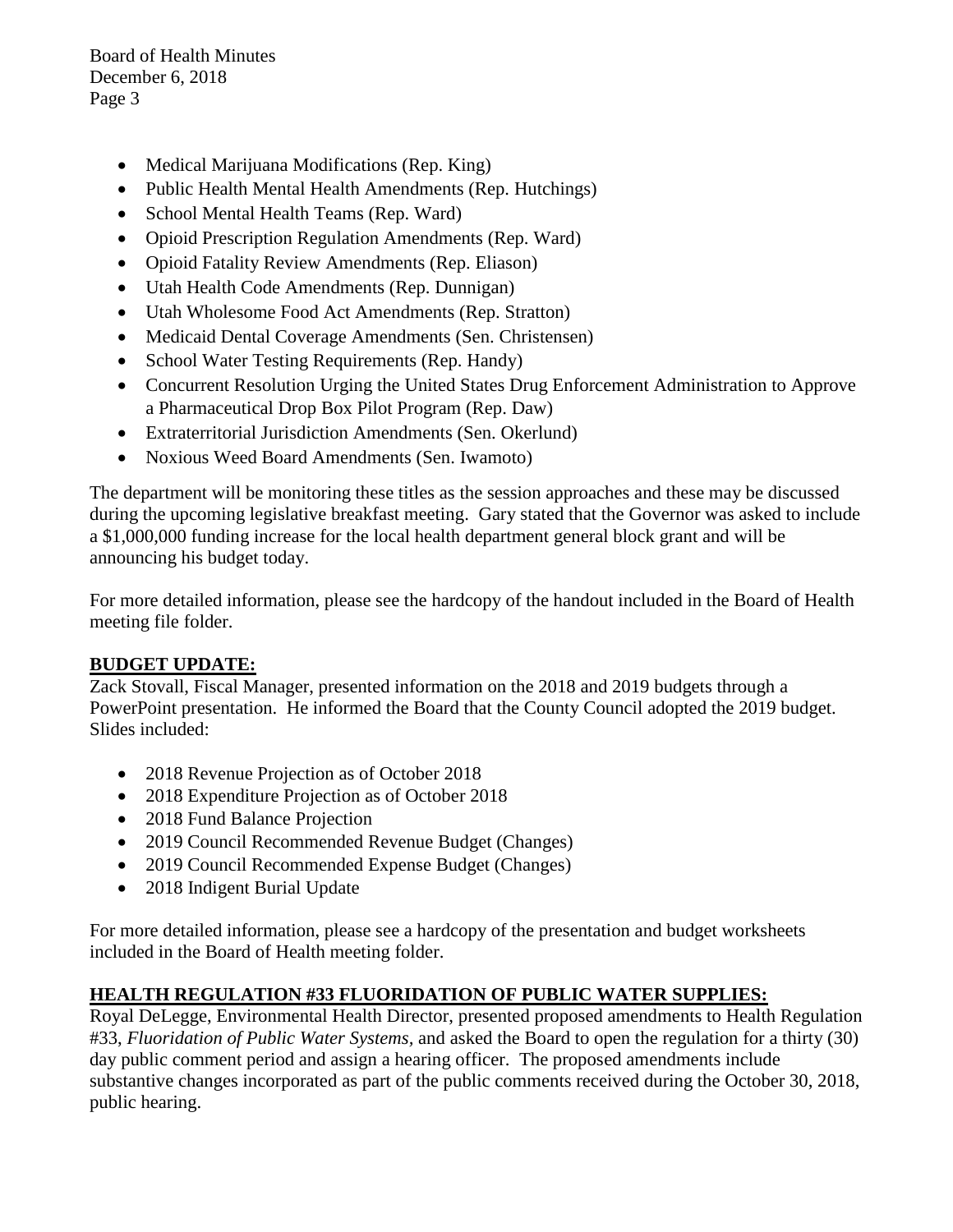Clare Coonan asked if there was a motion to open Health Regulation #33, for a thirty (30) day public comment period and assign Dr. William Cosgrove as hearing officer. *The motion was made by Roderic Land, seconded by Mayor Robert Dahle, to open Health Regulation #33 for public comment and assign Dr. William Cosgrove as hearing officer.* The motion passed unanimously, showing that all Board members present voted "Aye."

For more detailed information, please see the hardcopy of the draft regulation and summary of changes included in the Board of Health meeting file folder.

# **HEALTH REGULATION #37 ELECTRONIC SMOKING DEVICE:**

Ron Lund, Enforcement Coordinator, presented amendments to Health Regulation #37, *Electronic Smoking Device,* and asked the Board to open the regulation for a thirty (30) day public comment period and assign a hearing officer. The amendments include provisions for retail tobacco permit requirements, community locations, setbacks for specialty retailers, and enforcement provisions. These new provisions are needed to bring the regulation into compliance with current tobacco legislation. Clare stated that she would be willing to be the hearing officer.

Clare Coonan asked if there was a motion to open Health Regulation #37, for a thirty (30) day public comment period and assign herself as hearing officer. *The motion was made by Dr. William Cosgrove, seconded by Russ Booth, to open Health Regulation #37 for public comment and assign Clare Coonan as hearing officer.* The motion passed unanimously, showing that all Board members present voted "Aye."

For more detailed information, please see the hardcopy of the draft regulation and summary of changes included in the Board of Health meeting file folder.

## **HEALTH ACCESS PROJECT:**

Jessie Oyler, Health Access Project Director, presented the 2018 Health Access Project (HAP) Annual Report through a PowerPoint presentation. Slides included:

- Mission Statement
- HAP Staffing
- Budget
- Volunteer Provider Network
- Partners
- Qualification of HAP Services
- Case Management
- Case Management (Slide 2)
- Case Management (Slide 3)
- Outreach & Enrollment Program
- Certified Application Counselors (CAC)
- Data Collection
- HAP Clients Demographics
- HAP Clients Demographics (Slide 2)
- Outcome Data Since HAP Began in 2002